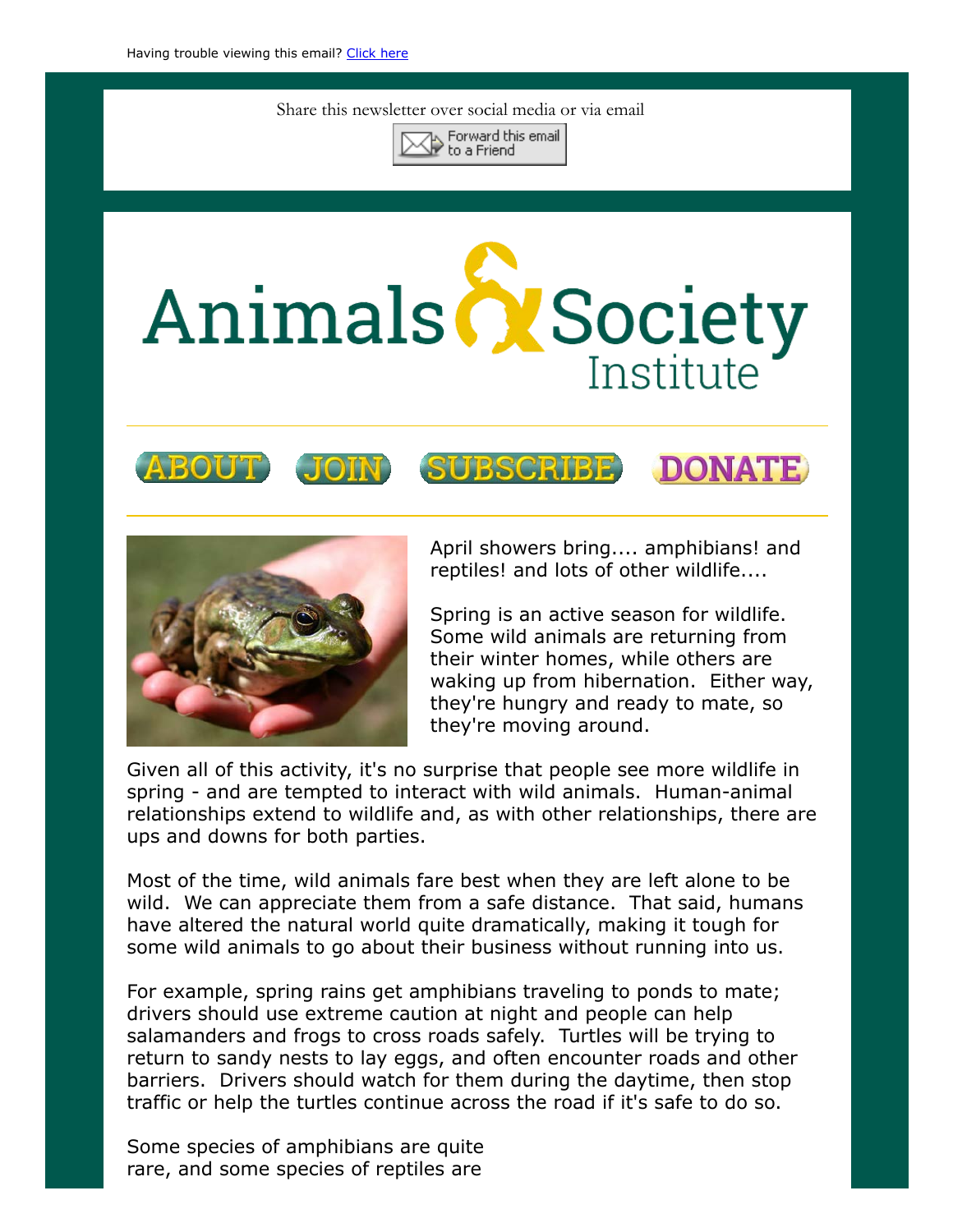long-lived and slow-reproducing, so saving individuals (important and rewarding in its own right) can have significant impact on populations. However, if you touch an amphibian or reptile to help the animal cross the road, always wash your hands afterwards as they can carry salmonella.



## HAP Corner

Formerly called the Diversion Program, [ASI's Intervention program](https://www.animalsandsociety.org/helping-animals-and-people/intervention-programs/) for people who have harmed animals has a new name - BARK (Behavior, Accountability, Responsibility, and Knowledge): An Intervention Program for Animal Maltreatment Offenders™.

The terminology used when referring to these programs is important. "Diversion" programs can be misunderstood to mean that perpetrators are diverted away from the justice system, while "Intervention" suggests treatment for perpetrators (some of whom may also be incarcerated). "Maltreatment" is comprehensive, to include animal neglect, abuse, and cruelty.

The reasons that people harm animals are complicated, and must be considered in a treatment program to effect change. To expect people to show compassion to animals, they must be treated with compassion and an understanding of the factors that contributed to their behavior. Through ASI's BARK Program, they learn how to do better, as well as how to take responsibility for their own behavior. Meanwhile, others associated with these programs learn about how systemic societal issues must be changed to create more compassionate communities. This is good for the offenders, the program participants, the animals, and society as a whole.

## HAS Corner

Thanks to some generous donors, ASI has awarded scholarships to three students for the [Summer Institute for Human-Animal Studies](https://www.animalsandsociety.org/human-animal-studies/asi-uiuc-summer-institute-human-animal-studies/) at the University of Illinois Center for Advanced Study. Kris Hiuser, Louise Logan, and Martha Mariana Martin-Yanez are our 2018 Summer Institute scholarship winners. While their areas of study are diverse, these three students share a commitment to advancing our understanding and appreciation of human-animal relationships. They truly reflect the amazing increase in interest in human-animal studies and represent the future of the field. Stay tuned in the coming months for updates from each of the scholars as they prepare to join us at the University of Illinois at Urbana-Champaign.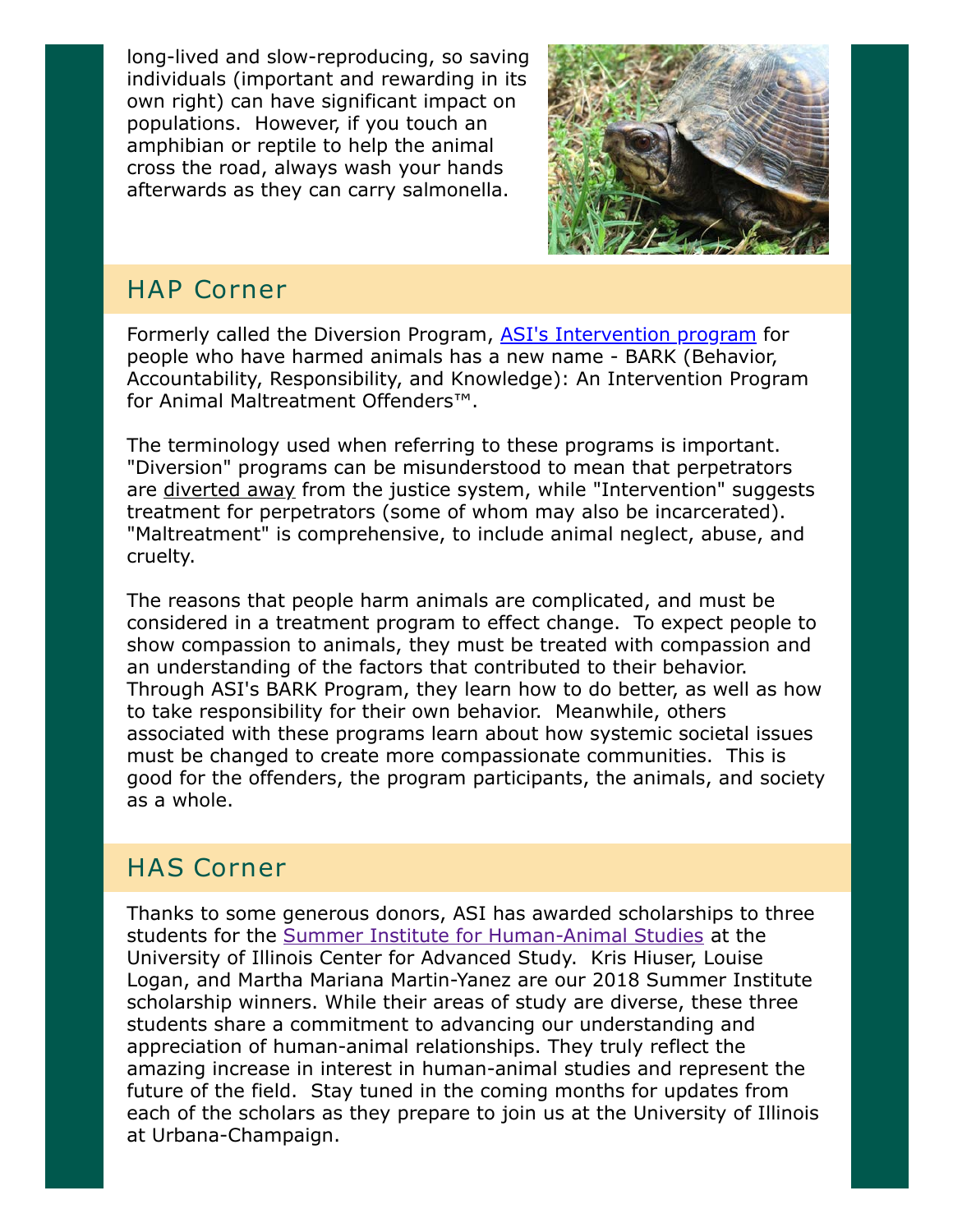The New Research Corner section of ASI's website now highlights the latest articles in ASI's journals, [Journal of Applied Animal Welfare Science](https://www.animalsandsociety.org/category/jaaws/) (JAAWS) and [Society & Animals.](https://www.animalsandsociety.org/category/society-animals/) Each of the new article titles is linked to an abstract, as well as information on how to read the full article. We hope that it's easier for readers to quickly access information of interest.

Because HAS scholars come from such diverse fields, they often have a difficult time understanding each other, as language and key theories vary across fields. Therefore, ASI asked HAS scholars to define, in 3-minute long videos, terms that are used within their realm of human-animal studies, but that may be unfamiliar to those outside of their sub[disciplines. This week's video is on "Speciesism" by Peter Singer. Watch](https://www.animalsandsociety.org/human-animal-studies/defining-human-animal-studies-an-asi-video-project/) it, and the others, on our website.

## Volunt eer Spotlig ht

Natasha Saraf is the creative force behind ASI's beautiful new [Annual Report](https://www.animalsandsociety.org/wp-content/uploads/2018/03/2017-Animals-Society-Institute-Annual-Report-WEB.pdf).

Natasha is a huge animal advocate who has a ridiculously unhealthy obsession with animals, everything from beetles and rats, to doggies, deer, whales, you name it. She stopped eating meat 9 years ago because of her love for animals and she sees complete veganism in the near future. Volunteering for ASI is an absolute pleasure and honor for Natasha and she is really thankful that she has a



skill that can be useful to organizations like ASI. Natasha loves to volunteer for ASI because she is a strong believer in the positive, loving, and productive relationships between humans and animals, and sees this as a solution for many of the problems we see today. She lives in Toronto with her husband and 2 fur babies, Diego and Dasher. They have a house out in the Ontario countryside as well, with 74 acres of land, and Natasha often dreams of turning the land into an animal rescue and sanctuary. It'll happen, as soon as she wins the lottery! Until then, she will continue to volunteer her time as a graphic designer to ASI and any other animal welfare organizations who need it. Thanks Natasha!

For more information on ASI's springtime activities, elick here.